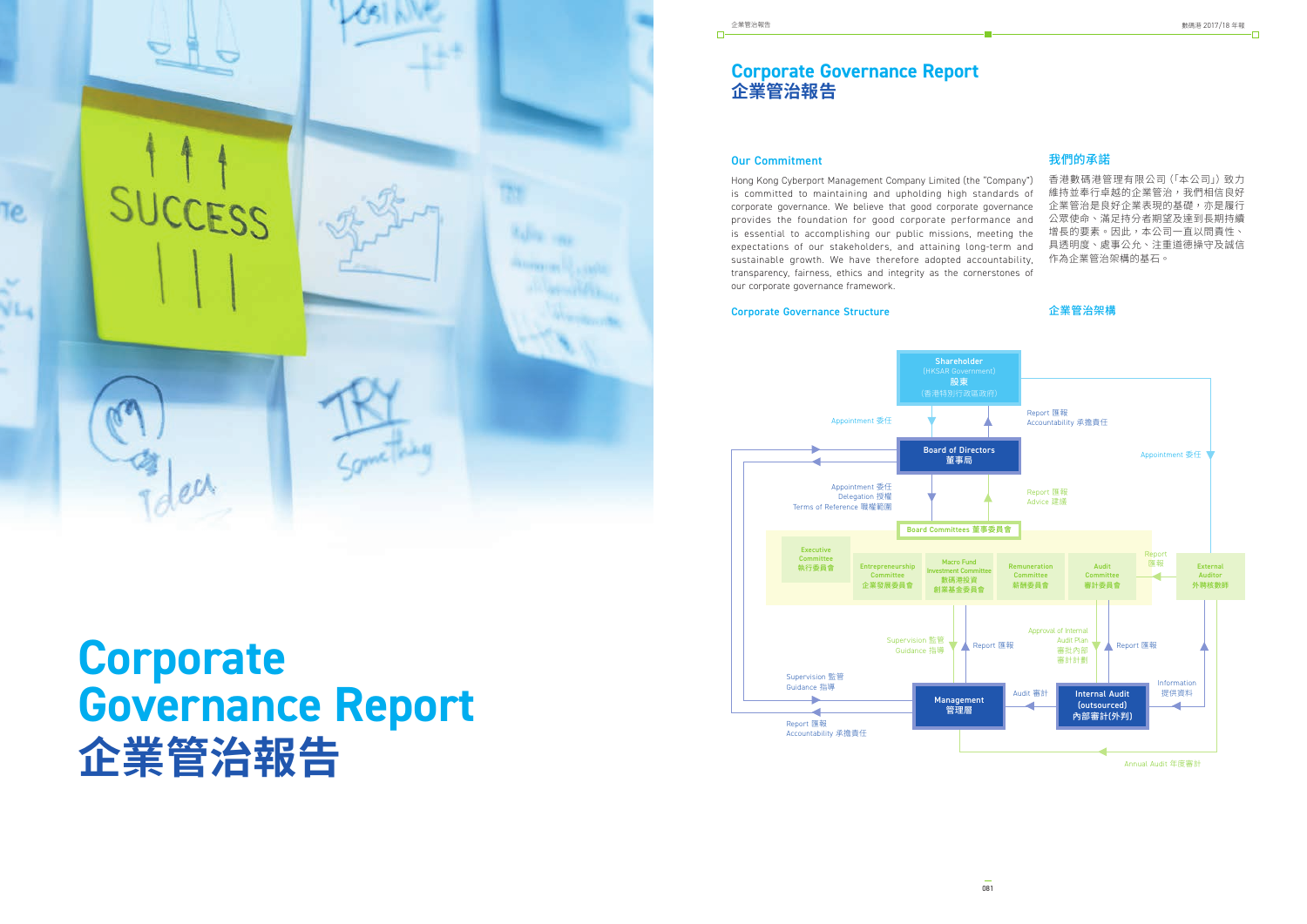#### **Corporate Governance Report 企業管治報告**

## 董事局

董事局透過審慎而有效的監控框架,集體負 責領導和監控本公司,以盡責盡心和重視效 益的態度管治及領導本公司。

董事局負責制定企業策略及審核由管理層所 建議的營運計劃。董事局各成員均有責任本 著誠信原則,並以本公司最佳利益為前提的 原則履行職責。

為確保董事局成員有效履行職務,董事局有 責任確保各董事局成員均有充分時間參與本 公司的事務。所有董事局成員均可藉參與常 規董事局會議及定期收取最新財務及業務資 料,了解本公司之發展。

各董事局成員可於適當情況下尋求獨立專業 意見,以履行其職責,有關費用由本公司承 擔。

本公司已為各董事購買適當之董事責任保 險,以保障彼等因履行本公司董事職務及職 責而引起的法律責任。

#### 主席及行政總裁

本公司董事局主席和行政總裁的職位相輔相 成,但重點是兩者的角色分明,職責分工亦 有清楚界定,以增強獨立性及問責性。

董事局主席為非執行董事,負責管理及領導 董事局,為本公司制訂整體方向、策略及政 策,以及監察行政總裁的表現。主席除了確 保董事局適時獲得有關公司業務的足夠資料 成員對董事局會議上的討論作出全面而有效 的貢獻,確保他們就所有重要及合適的事宜 適時交換意見。在主席的領導下,董事局所 有決定均根據董事局的共識而作出。

行政總裁由董事局委任,為本公司受薪全職 人員,負責執行董事局所制訂的策略及政

#### Board of Directors

The Board has the collective responsibilities for the leadership and control of the Company within a framework of prudent and effective controls. It governs and leads the Company in a responsible and effective manner.

The Board sets the corporate strategies and approves the operating plans proposed by Management. Each Board Member has a duty to act in good faith and in the best interests of the Company.

To ensure effective discharge of duties by Board Members, the Board assumes the responsibility of ensuring that each Board Member has spent sufficient time to attend to the affairs of the Company. All Board Members are kept abreast of the development of the Company through regular Board meetings, and receipt of regular financial and business updates.

adequate information about the Company's business is provided to 外,亦負貢領導重事局,並鼓勵所有重事局 The Chairman of the Board, who is a Non-executive Director, is responsible for managing and leading the Board in setting the Company's overall directions, strategies and policies, as well as monitoring the performance of the CEO. Apart from making sure that the Board on a timely basis, the Chairman provides leadership for the Board, and ensures views on all principal and appropriate issues are exchanged in a timely manner, by encouraging all Board Members to make a full and effective contribution to the discussion. Under the Chairman's guidance, all decisions have reflected the consensus of the Board.

implementing the strategy and policy as established by the Board, 策,以及管埋本公司業務。 The CEO, who is appointed by the Board as a remunerated full-time employee of the Company, is responsible to the Board for and managing the business of the Company.

Board Members may seek independent professional advice in appropriate circumstances at the Company's expense to discharge their duties.

The Company has also arranged appropriate Directors' and Officers' liability insurance to indemnify the Board Members against liabilities arising out of the discharge of their duties and responsibilities as the Company's Board Members.

#### Chairman and Chief Executive Officer

The positions of the Chairman of the Board, and the Chief Executive Officer ("CEO") of the Company are complementary, but importantly, they are distinct and separate with a clear and well established division of responsibilities, enhancing independence and accountability.

## 董事局的組成

#### Board Composition

於本年報刊發之日,董事局共有12名非執行 成員,包括一名官方董事。非執行董事能夠 從客觀的外界觀點,理性正面地質詢和審議 策略方案,並監察管理層之表現。這架構有 效地確保董事局大部分成員均為獨立人士, 有助董事局維持獨立及客觀的決策過程。 As at the date of this Annual Report, the Board consists of 12 Non-executive Directors, including one Government Director. Non-executive Directors bring an external perspective, constructively challenge and advise on proposals on strategy, and monitor the performance of Management. This structure effectively ensures that the Board would comprise a majority of independent members and is conducive to maintaining an independent and objective Board decision making process.

所有董事局成員均由股東按指定任期獲委 任,沒有收取任何酬金,任期屆滿後可再獲 委任。 All Board Members are appointed by the shareholders without receiving any honorarium for a specific term and can be re-appointed upon expiry of their terms of office.

董事局具備充分的經驗及專門知識,以確保 有效管治及監督。其中一名成員來自政府, 其餘11名成員來自不同的業務範疇,包括資 訊科技、會計及金融、商業、建築、測量、 城市規劃及學術界。各董事局成員的履歷詳 情載列於本年報之「董事局」一節。本公司 亦已於其網站(www.cyberport.hk)上載本公司 的最新董事局成員名單,列明各董事擔任的 職務及職責。 The Board possesses adequate experience and expertise, to ensure effective governance and oversight. While one of them is from the Government, 11 of them come from various business fields, including IT, accounting and finance, commercial, building construction, surveying, town planning and academic. Biographical details of the Board Members are set out in the section "Board of Directors" in this Annual Report. The Company also maintains on its website (www.cyberport.hk) an updated list of its Board Members identifying their roles and functions.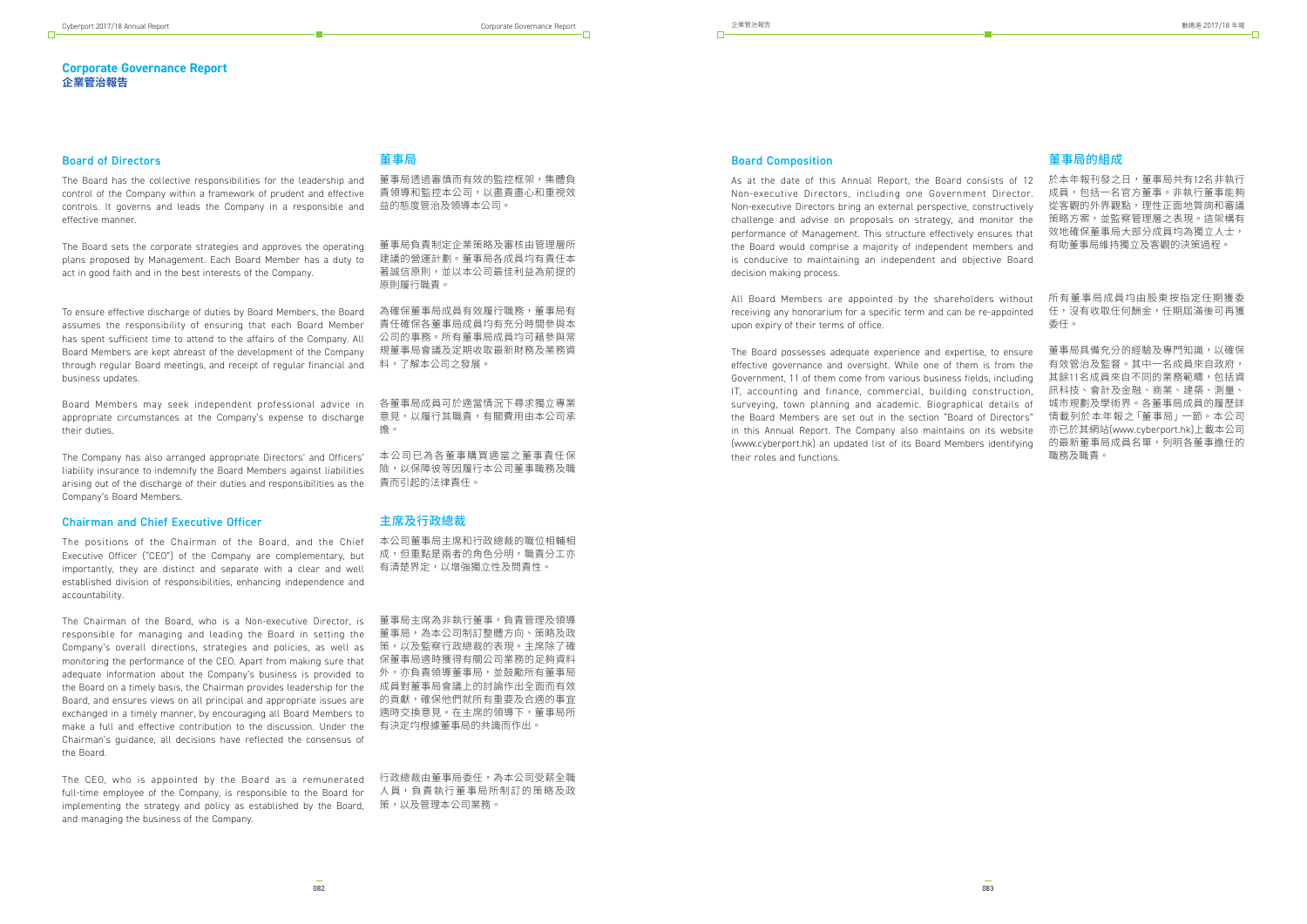Commercial 商業 3

 $\Box$ 

#### **Corporate Governance Report 企業管治報告**

## **Board Composition 董事局成員組合**<br>(as at 31 July 2018) (於2018年7月31日)



## 董事局成員多元化

我們深知力求董事局在技能、知識、經驗和 性別各方面均維持適當平衡,對企業管治極 為重要。我們的董事局成員擁有多元化的專 業背景,並具備廣泛及深厚的相關經驗領導 和監督本公司的業務,確保締造持久的價值 及保障本公司的利益。現有董事局成員的組 合均衡,成員為來自不同業界的專業代表, 包括資訊科技專家、商界行政人員、政府代 表,以及其他行業的專業人士與領袖。

#### 董事局職能

董事局負責對本公司的業務和事務管理作出 指導。董事局肩負起管理本公司的整體業 務,並授權執行委員會管理本公司的日常事 務,而董事局則專注就業務發展、財務範疇 向本公司提供整體策略方針,同時負責監察 公司表現及管治,其中包括財務報表、重大 會計政策修改、年度財政預算、重要合約及 安排、未來發展策略、重大融資安排和投資 項目、企業管治功能、風險管理策略及財務 政策等。

We recognise the importance of ensuring an appropriate balance of skills, knowledge, experience and gender on the Board to our corporate governance. Our Board Members, with diverse backgrounds, have both the breadth and depth of relevant experience to steer and oversee the business of the Company, so as to ensure that value is delivered in a sustainable manner and the Company's interest is protected. The current mix of our Board Members is balanced and well represented by IT professionals, business executives, government representatives and other industry professionals and leaders.

#### 董事局成員就職

各新獲委任的董事局成員均獲提供全面、正 式及特為其而設的就職計劃。該計劃包括與 行政總裁和管理層會面、參加有關本公司營 運與重要發展項目的簡報會,及參觀本公司 設施,使董事局新成員了解本公司的目標、 策略、業務、營運、內部監控,以及董事的 一般及特定職責。

此外,所有董事局成員於獲委任時均獲發一 份《董事手冊》,當中列載了董事職責及道德 操守指引、董事利益申報以及董事委員會的 職權範圍。《董事手冊》會因應這些範疇的最 新發展不時作出更新。

#### Board Diversity

我們深知發展必須持之以恆,故於回顧年度 邀請董事局成員出席多個有關資訊科技的論 壇及會議。 Recognising that development is an ongoing process, Board Members were invited to attend forums and conferences on information technology in the year under review.

#### Board Functions

The Board directs the management of the business and affairs of the Company. The overall management of the Company's business is vested in the Board. The Board has delegated the day-to-day management of the Company's business to the Executive Committee, and focuses its attention on providing overall strategic guidance to the Company on its business development, finance as well as oversight over corporate performance and governance. These include financial statements, significant changes in accounting policies, annual budget, material contracts and arrangements, strategies for future growth, major financing arrangements and investments, corporate governance functions, risk management strategies and treasury policies.

#### Induction for Board Members

Each newly appointed Board Member is given a comprehensive, formal and tailored induction programme. The programme consists of meeting with the CEO and Management, briefings on the Company's operations and major developments, and visits to the Company's facilities. New Board Members are able to familiarise themselves with the Company's objectives, strategies, business, operations and internal controls, as well as the general and specific duties of directors.

Further, all Board Members are provided with a Directors' Handbook on their appointment, which sets out, amongst other things, directors' duties, code of conduct, declaration of interests and the Terms of Reference of the Board Committees. The Directors' Handbook is updated from time to time to reflect developments in those areas.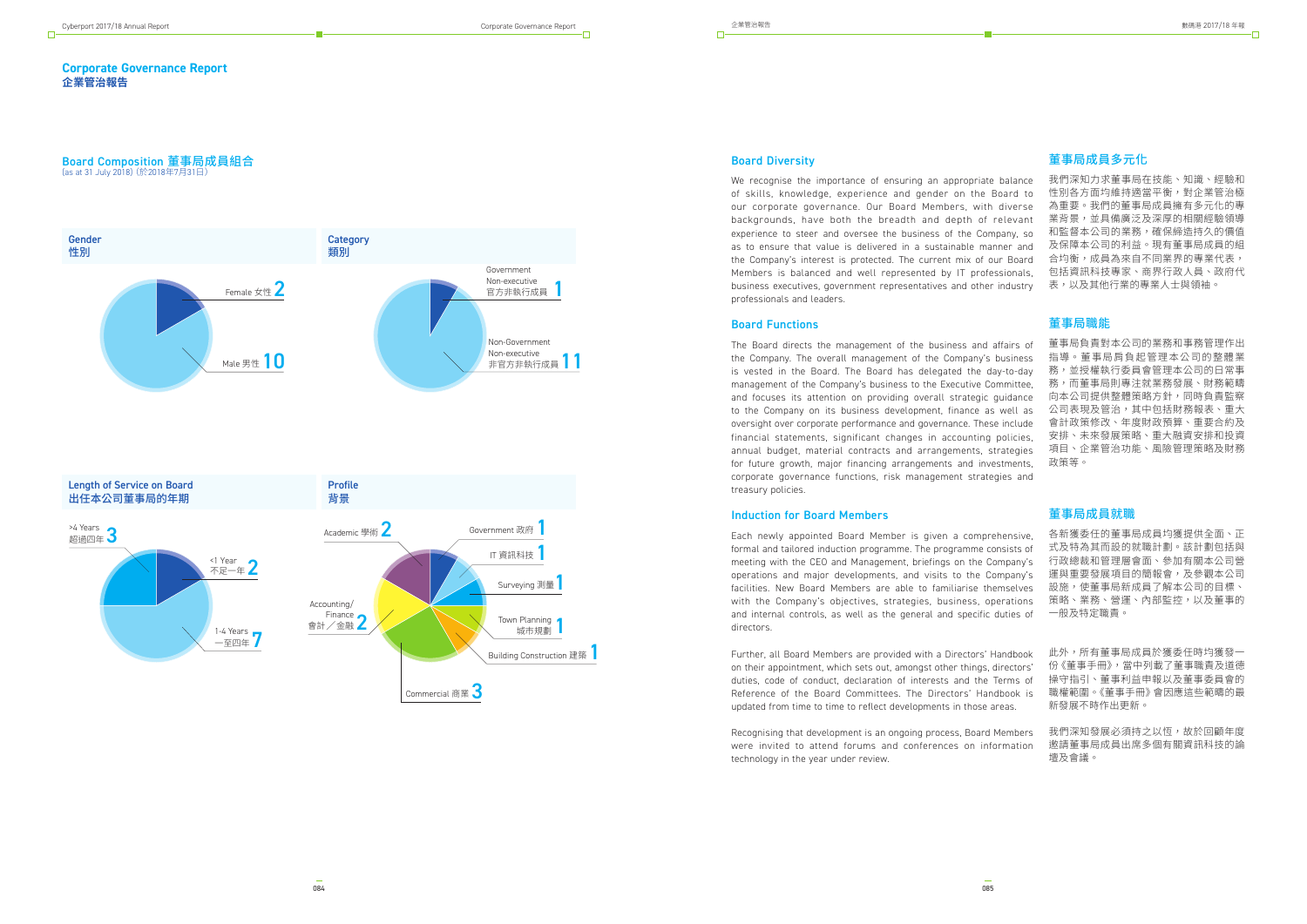#### **Corporate Governance Report 企業管治報告**

## 董事局議事程序

董事局定期召開會議,而每季不少於一次。 董事局可視乎需要另行召開董事局會議或委 員會會議,以審議特定事項。董事局所有成 員均能獲得完整及適時的相關資料。如有需 要,董事局成員可按照已核准的程序,獲取 獨立專業人士之意見,費用由本公司支付。

而常規會議的議程,會於諮詢主席及行政總 裁後擬定。議程和及其相關文件一般在董事 局會議擬定日期前至少5個工作天提呈予所 有董事局成員。

於每年年底前,公司秘書通常會擬定下一年 度常規董事局及委員會會議之會期,並經主 席同意後通報董事局其他成員。

董事局成員可親自或經電話會議出席董事局 會議。

在董事局常規會議上,管理層向董事局匯報 公司的業務情況,包括本公司的營運、項目 進展、財務表現、法律事宜、企業管治、風 險管理、人力資源、可持續發展、企業責任 和前景展望。連同董事局會議的討論,可確 保董事局成員能概括了解公司的業務狀況, 並獲取充分資料,以作出符合公司利益的知 情決策。

董事局會議表決事宜均由獲准投票的董事局 成員以過半數作出議決,惟慣常情況是董事 局根據共識作出決定。董事局會不時檢討運 作模式,與時並進,以配合規管變動及最佳 企業管治實務。

各董事局成員均可聯絡本公司的管理層以獲 取所需資料。公司秘書負責確保董事局之運 作符合程序及相關的規則和規例,董事局成 員亦可向公司秘書提出查詢。

#### Board Proceedings

Board meetings are held regularly and no less than once every quarter. Additional Board or Committee meetings to consider specific matters can be convened when necessary. All Board Members have full and timely access to relevant information and may take independent professional advice at the Company's expense, if necessary, in accordance with the approved procedures.

Schedule for the regular Board and Committee meetings in each year is usually fixed by the Company Secretary and agreed by the Chairman, before being communicated to other Board Members before the end of the preceding calendar year.

Meeting agenda for regular meetings are set after consultation with the Chairman and CEO. Generally, the agenda together with relevant papers are sent to all Board Members at least five working days before the intended date of the Board meeting.

Board Members may attend the Board meetings in person or via telephone conference.

During the year under review, the Board held five meetings. records of individual Board Members are set out on page 96.

At the regular Board meetings, Management reports the Company's business to the Board, including the Company's operations, progress of projects, financial performance, legal issues, corporate governance, risk management, human resources, sustainability, corporate responsibility and outlook. Together with the discussions at Board meetings, this ensures that Board Members have a general understanding of the Company's business and sufficient information to make informed decisions for the benefit of the Company.

Apart from Board meetings, the Chairman had sessions v Members without the presence of Management to discuss human resources matters.

Matters to be resolved at Board meetings are decided by a majority of votes from the Board Members allowed to vote, although the usual practice is that decisions reflect the consensus of the Board. The process of the Board is reviewed from time to time to keep abreast of regulatory changes and best corporate governance practices.

All Board Members have access to the Management of the Company for obtaining necessary information. The Company Secretary is responsible for ensuring that Board procedures and related rules and regulations are followed. Board Members may make enquiries to the Company Secretary.

#### 董事局會議

| Attendance              | 於回顧年度內,董事局共召開了5次會議。<br>各成員的出席記錄已刊載於第96頁。                                                                                           |
|-------------------------|------------------------------------------------------------------------------------------------------------------------------------|
|                         | 經董事局審議的主要事項:                                                                                                                       |
| erport for<br>ecosystem | 2018/19預算案演辭:撥款予數碼港以<br>加強對初創企業、數碼科技生態系統<br>及電競的支援<br>荃灣Smart-Space                                                                |
| review ו<br>19/20 and   | 數碼港2017/18-2019/20三年策略檢討<br>2018/19年 度 預 算 案 及2019/20及<br>2020/21年度財務估算<br>年報及經審核財務報表<br>管理賬目及報告<br>數碼港形象審計報告<br>數碼港革新品牌形象<br>架構檢討 |
| rformance!              | 員工薪酬、薪酬結構及公司表現評估                                                                                                                   |
| ement<br>ince           | 年度薪酬檢討<br>管理層的表現評核及浮動薪酬<br>重大交易、安排及合約<br>$\bullet$                                                                                 |
| with Board<br>iss human | 除董事局會議之外,主席亦曾與董事局成員<br>在管理層不列席的會議中商討人力資源事                                                                                          |

宜。

#### Board Meetings

- 2018/19 Budget Speech: Funding Allocation to Cyb enhancing support for start ups, digital technology and e-Sports.
- Smart-Space Tsuen Wan
- Cyberport 2017/18-2019/20 Three-Year Strategic Plan
- Annual Budget 2018/19 and Financial Estimates 2019 2020/21
- Annual Report and Audited Financial Statements
- Management accounts and reports
- Cyberport Image Audit Report
- Cyberport Brand Identity
- Organisation Review
- Staff remuneration, pay structure and corporate per assessment
- Annual pay review
- Performance assessment and variable pay for Manage
- Transactions, arrangements and contracts of significal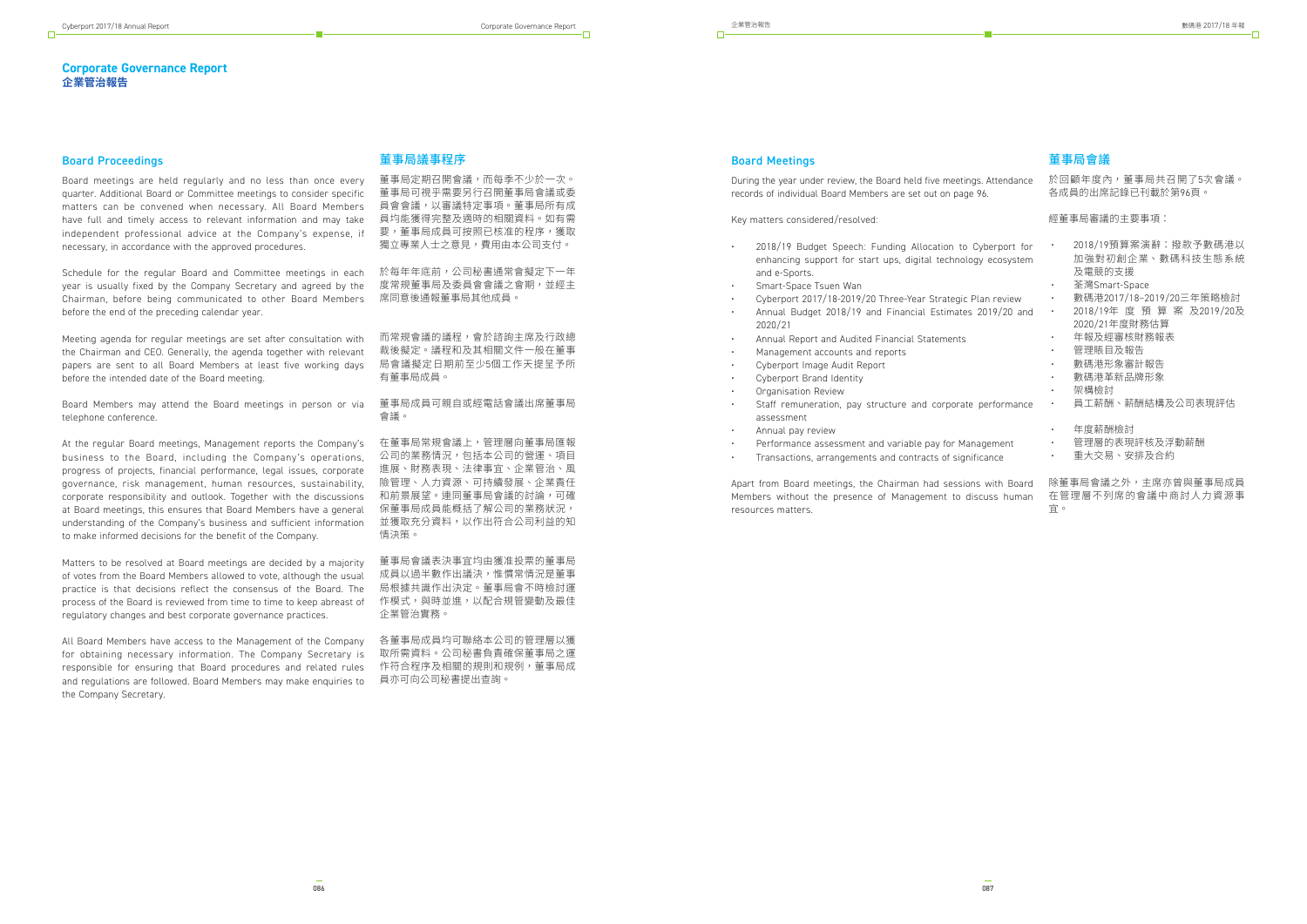#### **Corporate Governance Report 企業管治報告**

### 策略規劃

董事局持續檢討本公司的策略,從而識別及 評估潛在機遇與挑戰,並制定行動計劃為本 公司創造及維持長期價值。

本公司於2016/17年度制定數碼港2017/18年 度至2019/20年度三年策略計劃的方向,以 繼續履行公眾使命,推動香港數碼科技發 展。策略計劃內各項主要措施的實施進度須 向董事局成員匯報並進行檢討。

#### 財務報表

董事局負責編制本公司及其附屬公司(統稱 「本集團」)的財務報表。財務報表真實及公 平地反映了本集團於本年度之事務狀況、經 營業績及現金流狀況。在編制財務報表時, 董事局按持續經營基準,採納了合適的會計 政策,並貫徹應用(除在財務報表附註披露 的新訂及經修訂會計政策外),所作各項判 斷和估計均屬審慎合理。

為此,提交予董事局的財務報表均已先由管 理層審閱。管理層負責與外聘核數師完成查 核事宜,並再呈交予審計委員會審定。

此外,所有新編制和經修訂的會計準則和要 求,以及本集團所採納的會計政策之變更, 均已於本集團採納前經審計委員會討論及批 准。

董事局成員確認其責任是確保本集團根據法 定要求及適用的會計準則編製年度財務報 表。

#### Strategic Planning

The Board has continued to review the strategies of the Company to identify and assess the opportunities and challenges the Company may face, and to develop a planned course of action for the Company to generate and preserve long-term value.

The direction of Cyberport Three-Year Strategic Plan 2017/18- 2019/20 was set in the Year 2016/17 so as to continue its public mission to drive Hong Kong's digital technology development. Progress of implementation of the key initiatives in the strategic plan is reported to and reviewed by the Board Members.

#### Financial Statements

The Board is responsible for the preparation of financial statements that give a true and fair view of the state of affairs of the Company and its subsidiaries (collectively referred to as the "Group"), and of the Group's result and cash flows for the year. The Board has prepared the financial statements on a going concern basis, and has adopted appropriate accounting policies and applied them consistently. Judgments and estimates have been made that are prudent and reasonable.

In support of the above, the financial statements presented to the Board have been reviewed by Management. Management is responsible for finalising them with the external auditor and then the Audit Committee.

In addition, all new and amended accounting standards and requirements, as well as changes in accounting policies adopted by the Group have been discussed and approved by the Audit Committee before adoption by the Group.

Board Members acknowledge their responsibilities for ensuring that the preparation of the annual financial statements of the Group is in accordance with statutory requirements and applicable accounting standards.

#### 道德操守

本公司是一家受《防止賄賂條例》規管的公 共機構。因此,董事局成員均被視為該條例 中的「公職人員」。本公司承諾在向公眾提供 產品及服務時,秉承誠實、正直和公平的原 則。

除得董事局或委員會批准外,董事局成員不 得就其在當中擁有權益及其知悉屬重大性質 的任何合約、交易、安排或任何其他建議議 案進行投票。就此而言,與董事局成員(包 括其任何聯繫人士)有關連的人士之利益均 視作董事局成員本身的利益。在董事局會議 過程中,某董事局成員如不獲准對某項決議 作出投票,則該成員並不計算在該項決議的 相關會議部分的法定人數內,惟該成員仍可 計算在該次會議所有其他部分的法定人數 內。這種做法可減少公司業務與個別董事局 成員的其他利益或任命之間可能產生的衝 突。

董事局須就本公司的管理及業務營運承擔共 同責任。董事局成員須共同和個別地履行誠 信青任及以應有的謹慎、技能和勤勉盡青的 態度行事,而履行其責任時,至少須符合香 港法規所確定的標準。 The Board is collectively responsible for the management and operations of the Company. Board Members, both collectively and individually, are expected to exercise fiduciary duties and duties of care, skill and diligence to a standard at least commensurate with the standard established by the laws and regulations of Hong Kong.

#### Code of Conduct

The Company is a public body under the Prevention of Bribery Ordinance ("POBO"). Accordingly, Board Members are regarded as "public servants" for the purpose of POBO. The Company is fully committed to the principle of honesty, integrity and fair play in the delivery of products and services to the public.

董事局成員可將董事局職能委派他人,但並 不就此免除他們的相關責任;如或董事局成 員僅诱過參加正式會議了解本公司事務,並 不免除他們所應承擔的責任。董事局成員須 積極關心本公司之事務,並對公司業務有全 面理解。 Delegating the functions of the Board is permissible but does not absolve Board Members from their responsibilities or from applying the required levels if they pay attention to the Company's affairs only at formal meetings. At a minimum, Board Members should take an active interest in the Company's affairs and obtain a general understanding of the Company's business.

董事局成員應定期出席和積極參與董事局和 委員會會議,並查閱管理層提供的所有資 料,為會議做好準備工作。 Board Members should regularly attend and actively participate in Board and Committee meetings, and prepare for them by reviewing all materials provided by Management.

董事局成員在首次獲委任時、其後每年度和 之後有需要時,均須申報與本公司業務運作 有關或可能有關並屬重大性質的任何利益。 如發現過往申報的資料有任何更改或有任何 新利益申報,董事局成員必須盡快通知公司 秘書。董事利益申報登記冊由公司秘書保 存,並可供董事局成員查閱。 Board Members are required on their first appointment, on an annual basis, and as and when necessary thereafter to declare any interests that are or may be relevant and material to the business and operations of the Company. They are also required to inform the Company Secretary of any changes in their declared interests or any new interests that may arise as soon as they become aware of such interests. A Register of Directors' Interests is kept by the Company Secretary and is accessible by the Board Members.

各董事局成員亦必須根據《公司條例》遵守 其持續的披露義務(包括但不限於通知公司 秘書其個人資料的變更及╱或可能影響其 獨立性的情況,以及申報其於任何與本公司 訂立的交易、安排或合約或擬訂立的交易、 安排或合約中的重大利益(如有)的要求規 定)。 Every Board Member is also required to observe his/her ongoing disclosure obligations (including, without limitation, requirements to notify changes in personal particulars to the Company Secretary and/or circumstances that may affect his/her independence, and to declare material interests, if any, in any transaction, arrangement or contract or a proposed transaction, arrangement or contract with the Company) under the Companies Ordinance.

A Board Member cannot cast a vote on any contract, transaction, arrangement or any other kind of proposal in which he/she has an interest and which he/she knows is material except with the approval of the Board/Committees. For this purpose, interests of a person who is connected with a Board Member (including any of his/ her associates) are treated as the interests of the Board Member himself/herself. A Board Member may not be included in the quorum for such part of a meeting that relates to a resolution he/she is not allowed to vote on, but he/she shall be included in the quorum for all other parts of that meeting. This reduces potential conflicts which might otherwise arise between the Company's business and an individual Board Member's other interests or appointments.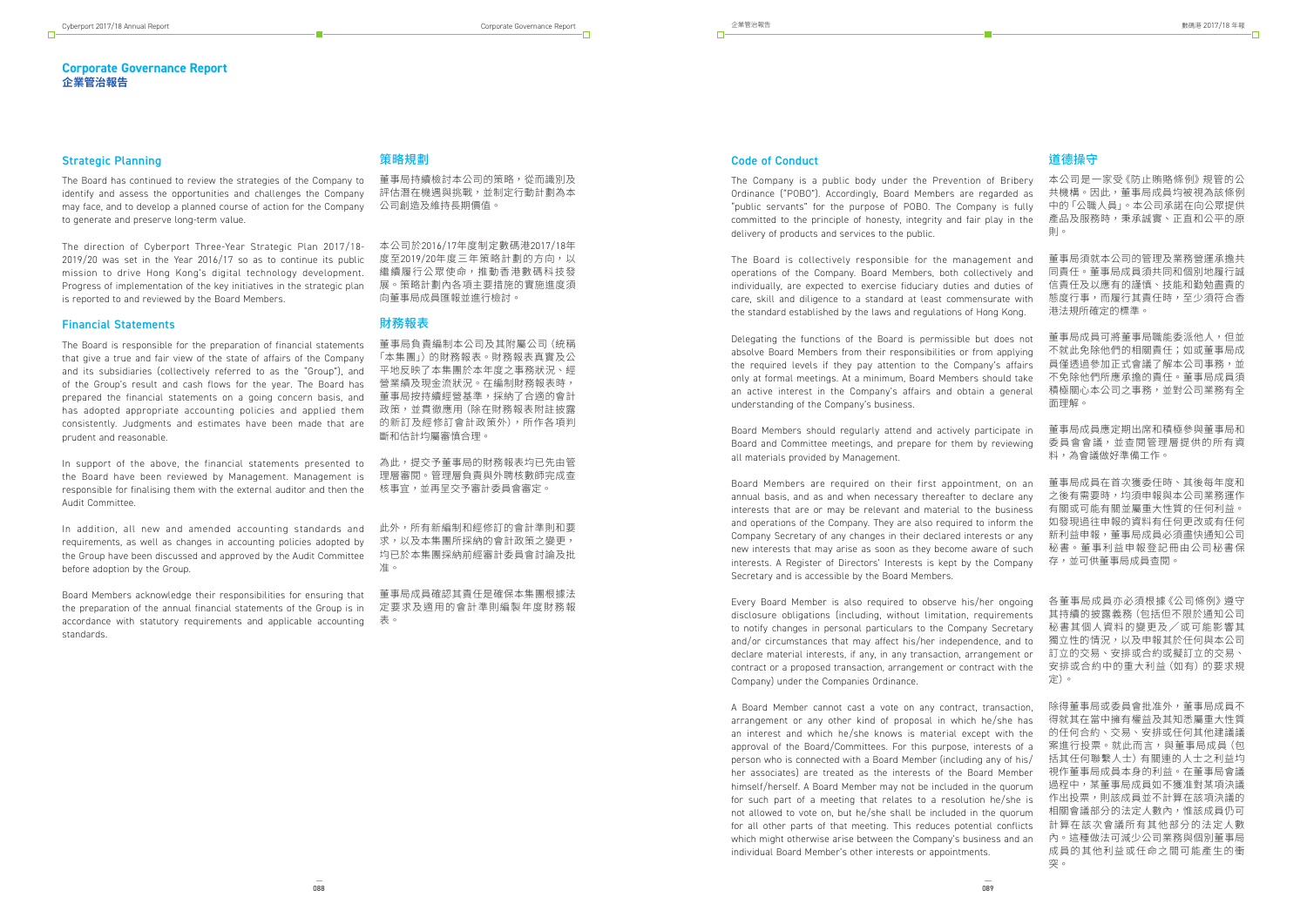### **Corporate Governance Report 企業管治報告**

## 董事委員會

董事局轄下設有5個常務委員會,分別為執 行委員會、審計委員會、企業發展委員會、 數碼港投資創業基金委員會及薪酬委員會, 以協助董事局履行其職責。

上述每個委員會均以書面具體訂明其職權範 圍,詳細闡明其各自的權力及職責。因應本 公司的業務經營和發展需要,各董事委員會 的職權範圍將不時作出檢討。

各董事委員會的議事規則均嚴格按照董事局 的議事規則進行。董事局及其轄下各委員會 之間的連繫如下:

- 所有董事局成員均可以觀察員身分, 出席任何委員會會議
- 董事局成員可向公司秘書查閱任何委 員會會議的文件
- 各委員會的完整會議記錄均須送交董 事局成員,以供參考

要事項載列如下。

#### Board Committees

All Committees are accountable to the Board for their 各委員會須就其建議及決策向重事局進報。 recommendations and decisions.

The Board has five standing Committees, namely, the Executive Committee, Audit Committee, Entrepreneurship Committee, Macro Fund Investment Committee and Remuneration Committee, to assist it in carrying its responsibilities.

The following sets out details of the Board Committees, their 各重事委員會之詳細資料、成員名單(截至 memberships (as of 31 July 2018), principal duties and key matters 2018年7月31日)、主要職責及年內審議的主 considered or resolved during the year.

Each of these Committees has specific written terms of reference, which set out in detail their respective authorities and responsibilities. The terms of reference of all Board Committees are reviewed from time to time in the light of the Company's evolving operational, business and development needs.

- 主席: 林家禮博士
- 成員: 卓永興先生 邱達根先生 蔡楚清先生 劉振江先生 李根興博士 凌嘉勤教授
- 會議: 執行委員會於年內共召開了5次 會議。各成員的出席記錄刊載 於第96頁。 g the year. bers are set

| he Board                   | 在董事局舉行常規會議以外的時間,<br>履行董事局的職能和責任               |
|----------------------------|-----------------------------------------------|
| bard in the<br>and affairs | 輔助董事局主席領導及監督本公司的<br>業務和事務                     |
| es                         | 協調各董事委員會之間的工作                                 |
|                            | 檢討及審核本公司之政策                                   |
|                            | 監督年度財政預算                                      |
| Company                    | 檢討及審核本公司之投資策略                                 |
| ns and the                 | 監察本公司策略計劃的執行情況及本<br>公司所有業務單位之運作               |
| otherwise,<br>d business   | 為執行和實施經核准的業務計劃及企<br>業發展策略而計劃和分配人力、財務<br>和其他資源 |
|                            | 經審議的主要事項:                                     |
|                            | 數碼港之發展                                        |
|                            | 年度財政預算和中期檢討                                   |
|                            | 每月管理賬目及報告                                     |
|                            | 公司政策                                          |
| ompany's                   | 投資策略及本公司投資組合之表現                               |
|                            | 策略合作協議                                        |

The meeting processes of the Board Committees follow closely those of the Board. The interface between the Board and Board Committees are:

- All Board Members may attend any Committee meetings as observers
- Board Members are free to access the papers of any Committee meetings through the Company Secretary
- Full minutes of Committee meetings are sent to Board Members for information

## 執行委員會

- Exercise the functions and responsibilities of t between regular Board meetings
- Serve as a sounding board for the Chairman of the Board leadership and oversight of the Company's business and affairs
- Help coordinate the activities among Board Committee
- Review and approve the Company's policies
- Oversee the Annual Budget
- Review and approve the investment strategies of the
- Monitor the execution of the Company's strategic plan operations of all business units of the Company
- Plan and allocate resources, human, financial and for the execution and implementation of the approved plans and corporate development strategies

#### 成員名單: 7名

主要職責:

執行委員會負責監察本公司的表現,確保本 公司的營運方式與企業目標一致,並符合經 由董事局審批的年度財政預算及業務計劃。 The Executive Committee ("Excom") is responsible for monitoring the performance of the Company and ensuring that the Company has been operating in consistency with the corporate missions and the annual budget/business plan as approved by the Board.

#### Executive Committee

| Membership:           | Seven members                                                                                                                              |  |  |
|-----------------------|--------------------------------------------------------------------------------------------------------------------------------------------|--|--|
| Chairman <sup>.</sup> | Dr Lee George LAM                                                                                                                          |  |  |
| Members:              | Mr CHEUK Wing-hing<br>Mr Duncan CHIU<br>Mr Humphrey CHOI Chor-ching<br>Mr LAU Chun-kong<br>Dr Edwin LEE Kan-hing<br>Professor LING Kar-kan |  |  |
| Meetings:             | Excom convened five meetings during<br>Attendance records of individual memb<br>out on page 96.                                            |  |  |

#### Principal duties:

- Development of Cyberport
- Annual Budget and Mid-Year Review
- Monthly management accounts and reports
- Company's policies
- Investment strategies and performance of the Company's investment portfolio
- Strategic cooperative agreements
- 重大招標項目、計劃、項目和合約 • Material tenders, programmes, projects and contracts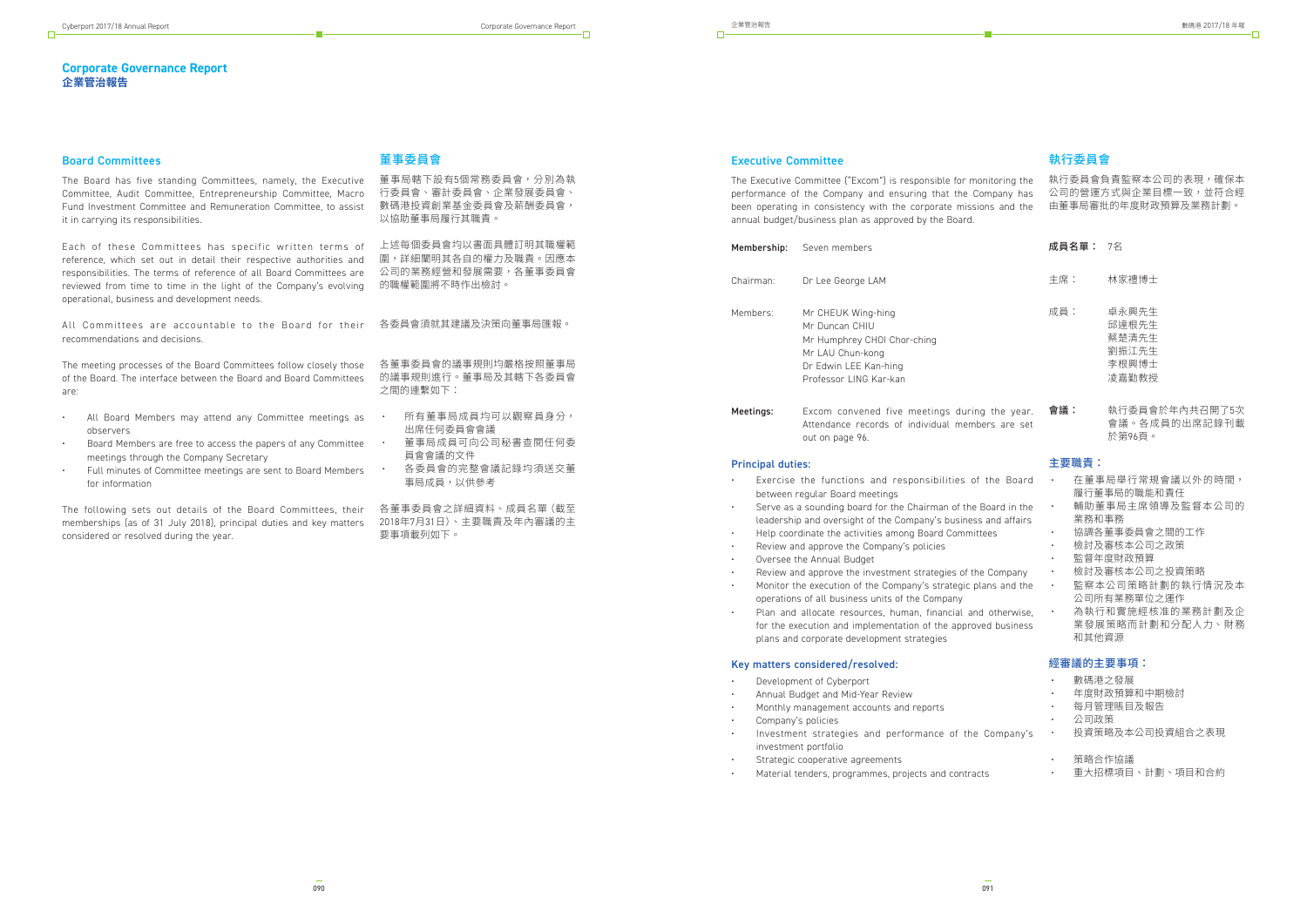#### **Corporate Governance Report 企業管治報告**

## 審計委員會

審計委員會負責監察及檢討本公司在內部監 控、風險管理制度、遵守規管要求及本公司 內部審計功能之成效,亦負責監察本集團財 務報表之完整性、財務匯報原則之應用及本 公司與外聘核數師及內部審計師之關係及評 估其獨立性。

• 就外聘核數師的委任提出建議,並審 核其薪酬及聘用條款,以及監督本公

會議。各成員的出席記錄刊載

於第96頁。

主要職責:

• 審閱財務報表

• 檢討會計政策<br>• 監督內部監控

司與外聘核數師的關係

• 監督內部監控、財務監控、風險管理

制度及內部審計功能

經審議的主要事項:

• 經審核的年度財務報表

• 經修訂及擬作修訂的會計準則<br>• 年度企業管治、風險管理和

• 年度內部審計計劃及報告<br>• 有關投資、付款授權及

• 外聘核數師報告、審計過程的客觀性

及有效性

• 年度企業管治、風險管理和內部監控

檢討

• 有關投資、付款授權及舉報和申訴事

宜之內部政策和程序

匯報有關企業管治實務的事官

#### Audit Committee

#### 成員名單: 6名 主席: 蔡楚清先生 成員: 陳嘉賢女士 邱達根先生 劉振江先生 黃慧敏女士 鍾沛康先生(政府代表) Membership: Six members Chairman: Mr Humphrey CHOI Chor-ching Members: Ms Karen CHAN Ka-yin Mr Duncan CHIU Mr LAU Chun-kong Ms Rosana WONG Wai-man Mr Davey CHUNG *(government representative)*

The Audit Committee ("AC") is responsible for overseeing and reviewing the effectiveness of the Company's internal control, risk management system, regulatory compliance, and the Company's internal audit function. It is responsible for overseeing the integrity of the Group's financial statements and the application of financial reporting principles, and the Company's relationship with the external and internal auditors and their independence assessments.

會議: 審計委員會於年內共召開了2次 Meetings: AC convened two meetings during the year. Attendance records of individual members are set out on page 96.

- Review financial statements
- Make recommendations on the appointment of external auditor, approve its remuneration and terms of engagement, and oversee the Company's relations with the external auditor
- Review accounting policies
- Oversee internal controls, financial controls, risk management system and internal audit function
- Report on matters in relation to corporate governance practices
- 主席: 陳正豪教授
- 成員: 李根興博士 李嘉樂博士 凌嘉勤教授 冼漢迪先生 黃慧敏女士 鍾沛康先生(政府代表)
- 會議: 企業發展委員會於年內共召開 了4次會議。各成員的出席記 錄刊載於第96頁。 the year. ders are set

- 透過「數碼港創意微型基金」激 發創意
- 透過「數碼港培育計劃」扶植科 技初創企業

#### Principal duties:

#### Key matters considered/resolved:

- Annual Audited Financial Statements
- External Auditor's Report, objectivity and effectiveness of audit process
- Revised and prospective changes to accounting standards
- Annual corporate governance, risk management and internal control review
- Annual internal audit programme and internal audit reports
- Internal policies and procedures on investment, payment authorisation, and whistleblowing and grievances
- 監察由本公司所推行的各項初創企業 及企業發展計劃之行政及管理事宜 監察及檢討有關以下三大範疇之業務 或財務計劃及建議書、行政事宜、業 務方向及策略: Oversee the administration and management of the start-up and entrepreneurship programmes and events implemented by the Company Monitor and review the operational or financial plans and  $\cdot$ proposals, administrative matters, business directions and strategies in relation to the following three aspects:
- - Sparking creative ideas through the CCMF Scheme
	- Nurturing tech start-ups through the Cyberport Incubation Programme
	- Boosting tech start-ups' fundraising capability
- 促進科技初創企業募集資金能力 • 審批企業發展顧問團的組成及成員委 任,其成員包括創投資本家、商界行 政人員、科技界專業人士、學者及貿 易商會成員 • Approve the appointment and composition of the Entrepreneurship Committee Advisory Group ("ECAG") which comprises venture capitalists, business executives, tech industry professionals, academics, and trade association members
- 審批本公司初創企業及企業發展各項 計劃的申請 Approve applications for the start-up and entrepreneurship  $\cdot$ programmes of the Company
- 監察及檢討參與計劃的初創企業的發 展進度 • Monitor and review the progress of the start-ups of the programmes

#### 企業發展委員會

#### 成員名單: 7名

- Cyberport Guangdong-Hong Kong Young Entrepreneur Programment
- Cyberport Accelerator Support Programme
- Amendments to Guides and Notes for the Applicants-Cyberport Incubation Programme
- Vetting of Cyberport Incubation Programme a applications
- Cyberport University Partnership Programme

#### 主要職責:

企業發展委員會負責監察由本公司所推行關 於初創企業及企業發展的各項計劃之行政 及管理事宜,此等計劃包括「數碼港培育計 劃」、「數碼港創意微型基金」及「數碼港加 速器支援計劃」。 The Entrepreneurship Committee ("EC") is responsible for overseeing the administration and management of the start-up and entrepreneurship programmes and events implemented by the Company, such as the Cyberport Incubation Programme, the Cyberport Creative Micro Fund ("CCMF") and the Cyberport Accelerator Support Programme.

#### 經審議的主要事項:

| rogramme | $\bullet$     | 數碼港粵港青年創業計劃          |
|----------|---------------|----------------------|
|          | $\bullet$     | 數碼港加速器支援計劃           |
| CCMF and | $\sim$ $\sim$ | 修訂 「數碼港創意微型基金」 及 「數碼 |
|          |               | 港培育計劃   申請指引         |
| nd CCMF  | $\sim$ $\sim$ | 「數碼港培育計劃」及「數碼港創意微    |
|          |               | 型基金   評審申請           |
|          |               | 數碼港●大學合作夥伴計劃         |

## Entrepreneurship Committee

| Membership: | Seven members                                                                                                                                                       |
|-------------|---------------------------------------------------------------------------------------------------------------------------------------------------------------------|
| Chairman:   | Professor Philip CHAN Ching-ho                                                                                                                                      |
| Members:    | Dr Edwin LEE Kan-hing<br>Dr Gregg G. LI Ka-lok<br>Professor LING Kar-kan<br>Mr Hendrick SIN<br>Ms Rosana WONG Wai-man<br>Mr Davey CHUNG (government representative) |
| Meetings:   | EC convened four meetings during the<br>Attendance records of individual members a<br>out on page 96.                                                               |

#### Principal duties: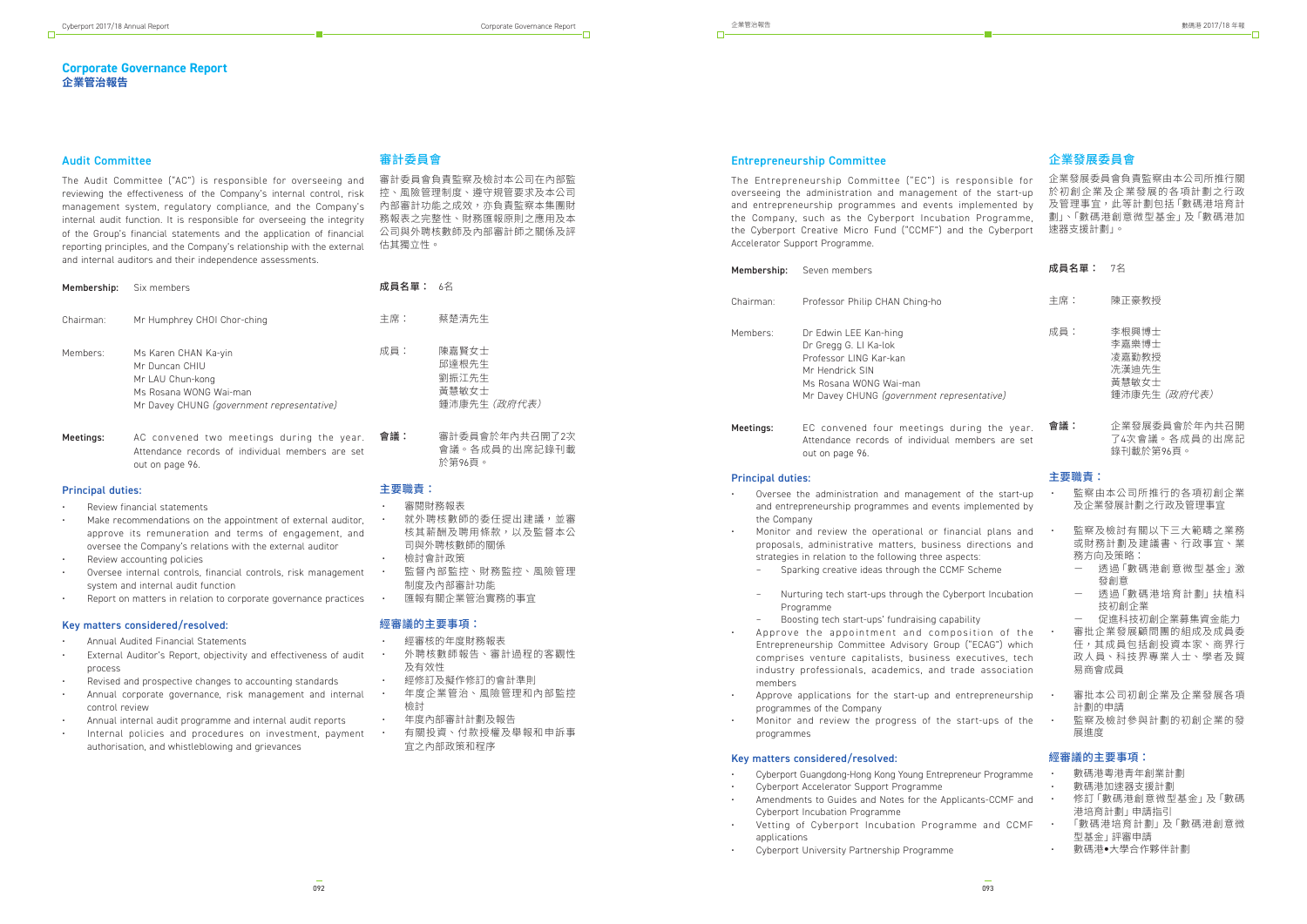## **Corporate Governance Report 企業管治報告**

## 數碼港投資創業基金委員會

數碼港投資創業基金委員會負責監督「數碼 港投資創業基金」的行政、管理和整體表 現,以及批准「數碼港投資創業基金」相關 投資。「數碼港投資創業基金」的初始投資額 為2億港元,向數碼港數碼科技創業家(「數 碼科技創業家」)提供種子項目投資以至A輪 融資,協助公司業務飛躍發展;並推動香港 創業投資生態的發展,為數碼科技創業家進 一步開拓創業空間。「數碼港投資創業基金」 是一項投資基金,旨在與其他私人及公眾投 資者共同投資數碼港的數碼科技創業家。

主要職責: • 檢討及審核管理層所提出「數碼港投資

- 創業基金」相關投資及退出建議 • 監督「數碼港投資創業基金」的行政、
- 管理和整體表現 監察「數碼港投資創業基金」的運作並
- 就此提供意見

#### 經審議的主要事項:

- 「數碼港投資創業基金」的實施架構
- 「數碼港投資創業基金」的投資原則
- 「數碼港投資創業基金」的申請

#### Macro Fund Investment Committee

The Macro Fund Investment Committee ("MFIC") is responsible for overseeing the administration, management and overall performance of the Cyberport Macro Fund ("CMF") and approval of the CMF related investments. The CMF, with an initial size of HK\$200 million, aims to provide seed to Series A stage funding to Cyberport digital entrepreneurs ("DE") to assist them to accelerate, and to promote the development of the venture capital ecosystem for DE in Hong Kong. The CMF is an investment fund which targets to co-invest with other private and public investors in the Cyberport DE.

| Membership: | Six members                                                                                                                                                                        | 成員名單:   | -6名                                                            |
|-------------|------------------------------------------------------------------------------------------------------------------------------------------------------------------------------------|---------|----------------------------------------------------------------|
| Chairman:   | Dr Lee George LAM                                                                                                                                                                  | 主席:     | 林家禮博士                                                          |
| Members:    | Mr Davey CHUNG (government representative)<br>Dr Edwin LEE Kan-hing<br>Mr Andrew KUET Shun-cheong (external member)<br>Mr Hendrick SIN<br>Ms Jeny YEUNG Mei-chun (external member) | 成員:     | 鍾沛康先生 (政府代表)<br>李根興博士<br>闕順昌先生 (外部成員)<br>洗漢迪先生<br>楊美珍女士 (外部成員) |
| Meetings:   | MFIC convened two meetings during the year.<br>Attendance records of individual members are set<br>out on page 96.                                                                 | 會議:     | 數碼港投資創業基金委員會於<br>年內共召開了2次會議。各成<br>員的出席記錄刊載於第96頁。               |
| .           |                                                                                                                                                                                    | → 而碰圭 ・ |                                                                |

- 主席: 邱達根先生
- 成員: 陳嘉賢女士 卓永興先生 蔡楚清先生 劉振江先生 李嘉樂博士
- 會議: 薪酬委員會於年內共召開了 2次會議。各成員的出席記錄 刊載於第96頁。 ers are set

#### Principal duties:

- Review and approve CMF related investments and exit recommendations from Management
- Oversee administration, management and overall performance of the CMF
- Monitor and advise on the operation of the CMF

#### Key matters considered/resolved:

- Review staffing, remuneration and employment po strategies
- Advise the Board on staff-related issues, includir corporate goals and performance measures, grading structure, variable pay and retirement schemes
- Review the criteria for assessing employee perform make recommendations to the Board
- Review the salary increase and annual performan for the senior executives and general staff, and recommendations to the Board
- Review the performance of the CEO, COO, CFO, CPMO of the Company, with reference to the Board's approximate Performance Indicators ("KPIs") and objectives

- Annual review of staff remuneration
- Annual corporate performance assessment and variable pay for staff
- Corporate goals and performance measurements
- 2016/17 Performance review of the CEO, COO, CF CCDO and their variable pay
- Comprehensive Review on Organisation Staffing and Pay Structure of the Company
- Staff engagement and retention
- CMF Implementation Framework
- Investment principles for CMF
- CMF applications

## 薪酬委員會

#### 成員名單: 6名

#### 主要職責:

| licies and             |           | 檢討員工編制、薪酬福利和招聘政策<br>及策略                                                 |  |  |  |  |
|------------------------|-----------|-------------------------------------------------------------------------|--|--|--|--|
| ng annual<br>g and pay |           | 就與員工相關的事宜向董事局提出意<br>見,其中包括年度企業目標、表現衡<br>暈方法、職級及薪酬結構、浮動薪酬                |  |  |  |  |
| hance and              |           | 及狠休福利計劃<br>檢討員工表現的評估準則,並向董事<br>局提出建議                                    |  |  |  |  |
| nce bonus<br>ind make  |           | 審核高層管理人員和一般職員的加薪<br>和年度表現獎金花紅,並向董事局提<br>出建議                             |  |  |  |  |
| and CCDO<br>roved Key  |           | 按照由董事局通過的主要表現指標及<br>目標,就行政總裁、營運總監、財務<br>總監、公眾使命總監、企業發展總監<br>和本公司的表現作出檢討 |  |  |  |  |
|                        |           | 經審議的主要事項:                                                               |  |  |  |  |
| award of               |           | 員工薪酬福利的年度檢討<br>年度企業表現評估和員工浮動薪酬                                          |  |  |  |  |
| O, CPMO,               | $\bullet$ | 企業目標及表現衡量方法<br>就行政總裁、營運總監、財務總監、                                         |  |  |  |  |

薪酬委員會負責按照本公司的整體目標,就 企業架構以及有關員工編制、薪酬福利、員 工招聘、紀律及解僱方面的政策向董事局提 出建議。 The Remuneration Committee ("RC") is responsible for making recommendations to the Board on organisational structure and policies on staffing, remuneration, employment, discipline and dismissal, with reference to the Company's overall goals and objectives.

> 公眾使命總監及企業發展總監於 2016/17年度的表現及其浮動薪酬進行

檢討 • 本公司架構、員工及薪酬之綜合檢討

• 員工參與及留聘

#### Remuneration Committee

| Membership: | Six members                                                                                                            |
|-------------|------------------------------------------------------------------------------------------------------------------------|
| Chairman:   | Mr Duncan CHIU                                                                                                         |
| Members:    | Ms Karen CHAN Ka-yin<br>Mr CHEUK Wing-hing<br>Mr Humphrey CHOI Chor-ching<br>Mr LAU Chun-kong<br>Dr Gregg G. LI Ka-lok |
| Meetings:   | RC convened two meetings during the year.<br>Attendance records of individual members are set<br>out on page 96.       |

#### Principal duties: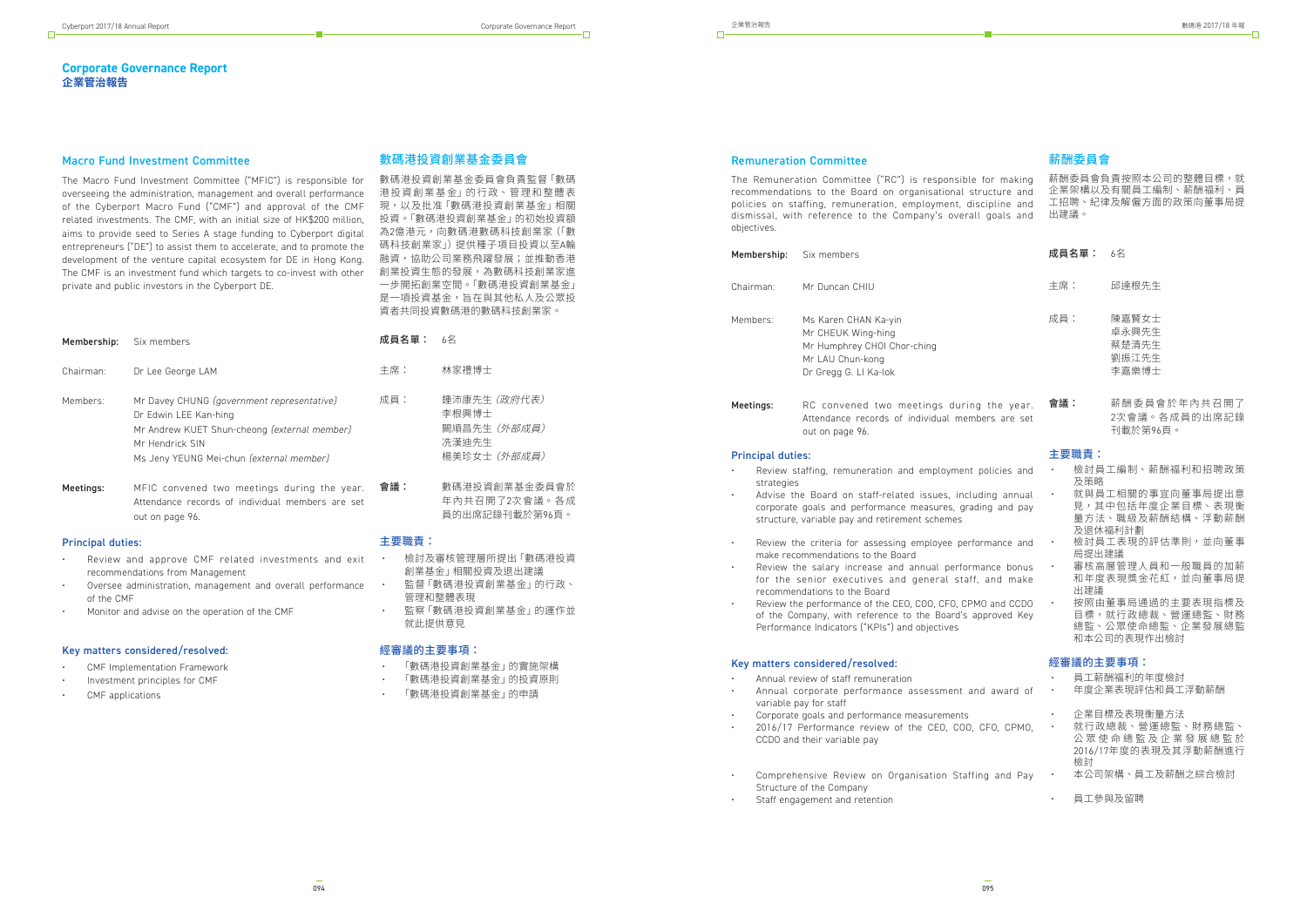#### **Corporate Governance Report 企業管治報告**

#### Types of meetings 會議類型 Board 董事局 Excom 執行 委員會 AC 審計 委員會 EC 企業發展 委員會 MFIC 數碼港 投資創業 基金 委員會 RC 薪酬 委員會 Board Members **董事局成員** Lee George LAM *(Chairman)* 林家禮 (主席) 5/5 5/5 – – – 2/2 – Philip CHAN 陳正豪 4/5 – – 3/4 – – CHEUK Wing-hing (including attendance by alternate) 卓永興(包括其替任 董事之出席次數) 5/5 4/5 – – – 2/2 Duncan CHIU 邱達根 4/5 4/5 2/2 – – 1/2 Humphrey CHOI 蔡楚清 4/5 <sup>60</sup> 2/2 2/2 Rosanna CHOI<sup>(1)</sup> 蔡懿德<sup>(1)</sup> 5/5 3/5 2/2 - -LAU Chun-kong 劉振江 5/5 <sup>cn</sup> 2/2 - 2/2 Edwin LEE 李根興 5/5 3/5 – 2/4 2/2 – Gregg LI 李嘉樂 5/5 – – 3/3(3) – 2/2 LING Kar-kan 凌嘉勤 5/5 –(4) – 2/3(4) – – Gabriel PANG<sup>(1)</sup> 彭子傑<sup>(1)</sup> 4/5 - 3/4 - -Alfred WONG(1) 黃國權(1) 5/5 5/5 – 4/4 – 2/2 Rosana WONG 黃慧敏 5/5 – –(5) 3/3(5) – – Jeny YEUNG<sup>(1)</sup> 5/5 2/3<sup>(2)</sup> 2/2 2/2 2/2 Average Attendance Rate (%) <br>
23% 93% 93% 93% 93% 93% 93% 93% 93%

## 會議出席記錄

#### (2017年4月1日至2018年3月31日)

#### Meeting Attendance

(1 April 2017 to 31 March 2018)

Notes:

本公司管理層及員工在行政總裁領導下,負 責管理本公司的日常運作,以及執行由董事 局制定的策略及發展方向。本公司參考經董 事局批准之主要表現指標及目標檢討管理層 表現。本公司五名最高薪員工的每年薪酬等 級,已於本報告第150頁的綜合財務報表附 註8中披露。

- (1) Mr Alfred WONG, Mr Gabriel PANG, Ms Rosanna CHOI and Ms Jeny YEUNG retired as Board members, and ceased to be the respective Board Committees members with effect from 31 March 2018.
- (2) Ms Jeny YEUNG was appointed as Excom member with effect from 23 June 2017.
- (3) Dr Gregg LI was appointed as EC member with effect from 5 June 2017.
- (4) Professor LING Kar-kan was appointed as EC member with effect from 5 June 2017, and Excom member with effect from 22 June 2018.
- (5) Ms Rosana WONG was appointed as EC member with effect from 23 June 2017, and AC member with effect from 22 June 2018.
- (6) Mr Humphrey CHOI was appointed as Excom member with effect from 1 April 2018.
- (7) Mr LAU Chun-kong was appointed as Excom member with effect from 22 June 2018.

附註:

(1) 黃國權先生,彭子傑先生,蔡懿德女士以及楊美 珍女士已於2018年3月31日起退任董事局成員及董

事委員會委員。

(2) 楊美珍女士於2017年6月23日獲委任為執行委員會

委員。

(3) 李嘉樂博士於2017年6月5日獲委任為企業發展委 員會委員。

(4) 凌嘉勤教授於2017年6月5日獲委任為企業發展委 員會委員,並於2018年6月22日起獲委任為執行委

員會委員。

(5) 黃慧敏女士於2017年6月23日獲委任為企業發展委 員會委員,並於2018年6月22日起獲委任為審計委 員會委員。

(6) 蔡楚清先生於2018年4月1日獲委任為執行委員會

委員。

(7) 劉振江先生於2018年6月22日獲委任為執行委員會 委員。

#### 會議程序

董事局及各個委員會均定期舉行會議,並於 有需要時召開特別會議。在會議舉行前,管 理層將會議文件送呈有關成員,向他們提供 充份資料,以助他們審慎研究有關事項及作 出決策。相關董事局╱委員會秘書負責記錄 會議之討論重點、議決及跟進事宜。相關部 門需負責跟進處理,並於往後的董事局╱委 員會會議上匯報進度。

#### 管理層及員工

本公司之職業操守指引,已於本公司的《僱 員紀律守則及道德操守》(《守則》)內詳細列 明。《守則》內容涵蓋防止賄賂、利益衝突、 接受餽贈及利益、處理機密資料及保密、知 識產權以及職外業務或僱用多個範疇,而本 公司將定期檢討《守則》內容並作出相應調 整。此外,本公司並定期邀請廉政公署派員 向員工講解有關防止賄賂及利益衝突等問 題,並不時提醒員工務必遵守《守則》的規 定。

#### 內部監控及風險管理

董事局負責本公司的內部監管及其成效檢 討。本公司的內部監管系統包含全面的政策 及準則。

本公司恪守企業管治最高水平,致力提高機 構的透明度及問責性,而外部和內部審計系 統正可落實這宗旨。

| <b>Meeting Procedure</b> |  |  |  |
|--------------------------|--|--|--|
|                          |  |  |  |

The Board and Committees convene meetings on a regular basis. Special meetings will be held as and when necessary. Management circulates papers prior to the respective meetings to provide members adequate information in a timely manner to facilitate their deliberation of the issues and decision-making. The respective Board/Committee Secretaries record the major points of discussion, recommendations, decisions and action items arising from the meetings. Outstanding matters are followed up by the relevant departments, and progress updates are reported at subsequent Board/Committee meetings.

#### Management and Staff

Management and staff, led by the Company's CEO, are responsible for managing the Company's day-to-day operations and implementing the strategies and directions determined by the Board. The performance of Management is reviewed with reference to the KPIs and objectives approved by the Board. The annual emoluments of the Company's five highest paid employees by band are disclosed under note 8 to the consolidated financial statements on page 150.

Guidance on the ethical behaviour of the Company has been well defined in the Company's Employee Code of Conduct and Business Ethics (the "Code"). From time to time, the Code will be reviewed and fine-tuned, covering such issues as prevention of bribery, conflict of interest, acceptance of gifts and advantages, handling of confidential information and preservation of secrecy, intellectual property, and outside business or employment. ICAC is invited to give briefings on prevention of bribery and conflict of interest to the employees of the Company on a regular basis. Staff members are also reminded of the need for compliance with the Code from time to time.

#### Internal Control and Risk Management

The Board is responsible for internal control of the Company and for reviewing its effectiveness. The Company's internal control system comprises a set of comprehensive policies and standards.

The Company aims to maintain a high standard of corporate governance and enhance transparency and accountability. The external and internal audit systems are instrumental in this mission.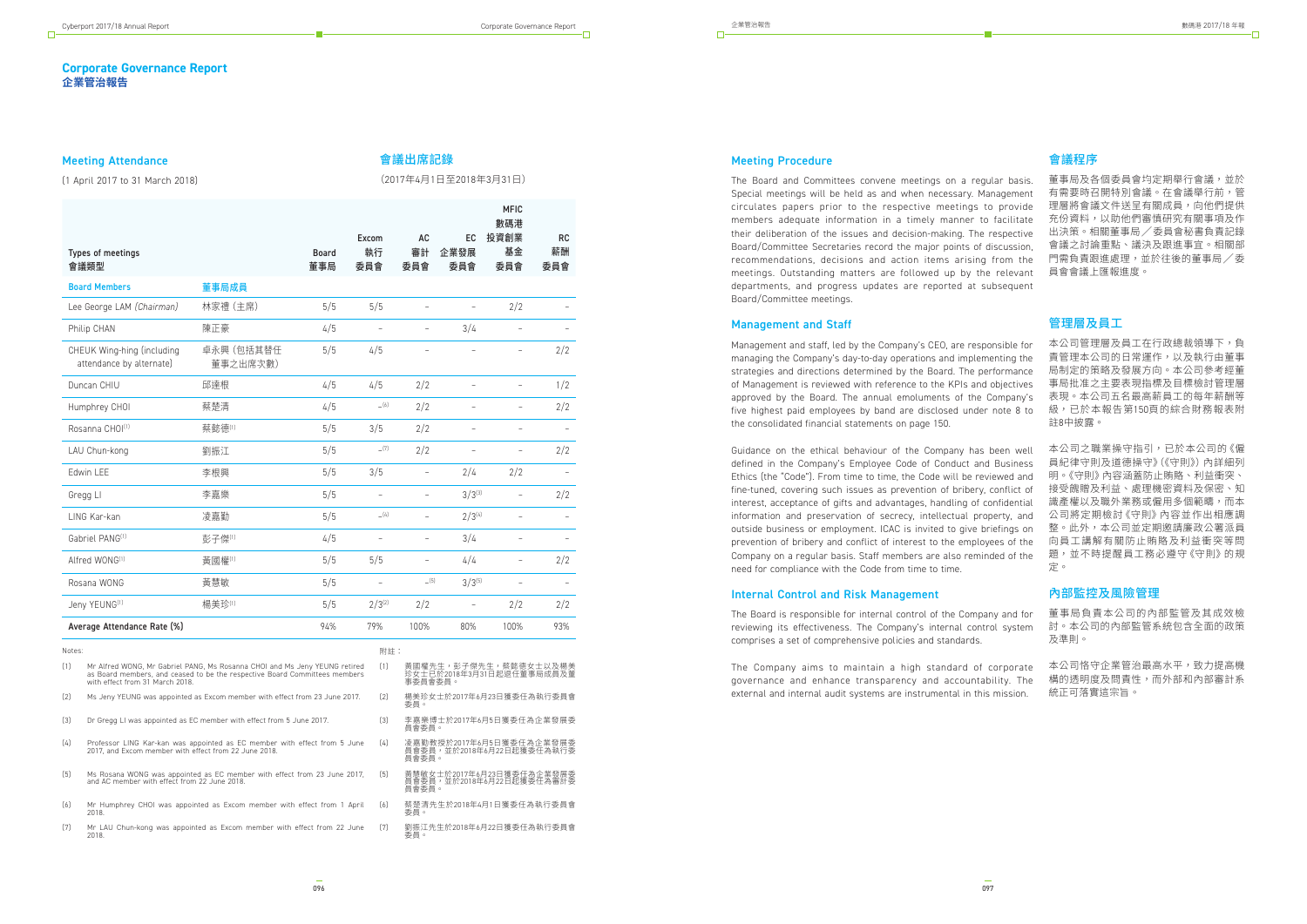#### **Corporate Governance Report 企業管治報告**

## 外部審計

安永會計師事務所獲委任為本集團之外聘核 數師,負責審核其財務報表。審計委員會負 責就委任、復聘、罷免,以及訂定其酬金向 董事局提出建議。

實行外部審計的主要目的是向董事局及股東 作出獨立的保證,確保本集團之年度財務報 表已中肯地列報。外聘核數師擔當重要的獨 立角色,根據其審計結果對財務報表發表意 見,並且在展開審計工作前會按需要與審計 委員會舉行會議,討論審計性質及範圍,並 就審計結果作出匯報。外聘核數師也會提出 於審計過程中發現的內部監控建議,及匯報 管理層所作之回應(如有)。

安永會計師事務所於截至2018年3月31日止 年度就提供非審計服務,包括顧問服務的費 用為HK\$148,000(2017:無)。

## 內部審計

內部審計主要負責檢討內部監控程序是否足 夠及具有成效,並負責監察員工是否依循相 關程序執行。本公司將內部審計職能外判予 一家獨立專業諮詢公司,藉以監察本公司的 內部管治,並為董事局提供評審管理層建立 及執行風險管理及內部監控的基礎。

內部審計師之工作由審計委員會直接監督。 內部審計師就本公司的財務、業務運作和各 業務單位的運作和活動中較高風險的部分進 行獨立審計。各項審計方案須先經審計委員 會批核。審計委員會每年審核內部審計結 果,評估其對公司的影響及管理層建議之應 對方案,並評核減少風險的控制措施是否足 夠及具有成效。

#### External Audit

Ernst & Young was appointed as the Group's external auditor to conduct the audit of its financial statements. The Audit Committee is responsible for making recommendations to the Board on the appointment, re-appointment, removal and remuneration of the external auditor.

The main purpose of the external audit is to provide independent assurance to the Board and shareholders that the annual financial statements of the Group are fairly stated. The external auditor plays an important independent role in expressing an opinion on the financial statements based on their audit, and meets with the Audit Committee to discuss the nature and scope of the audit prior to the commencement of the work if necessary and to report on findings. The external auditor also reports internal control recommendations identified as part of the audit together with management responses, if any.

For the year ended 31 March 2018, Ernst & Young provided the non-audit services including advisory and agreed-upon procedures with total fees of HK\$148,000 (2017: Nil).

#### Internal Audit

The internal audit is primarily responsible for reviewing the adequacy and effectiveness of internal control procedures and monitoring compliance with them. The Company has outsourced its internal audit function to an independent professional advisory firm to monitor the Company's internal governance and provide a basis for the Board to assess the risk management and internal control system maintained and operated by Management.

The Audit Committee directly oversees the work performed by the internal auditor. Independent reviews of financial, business and functional operations and activities have been conducted with a focus on higher risk areas of the Company. The internal audit plan is reviewed and agreed by the Audit Committee in advance. Each year, the Audit Committee reviews the results of the internal audit and evaluates the impact of the findings and the proposed management action plans, and verifies the adequacy and effectiveness of the mitigating controls.

With a view to maintain open and transparent communication with external stakeholders, the Company continues to connect with the community by taking advantage of multiple channels and tools. These include the official website, monthly e-newsletters, press briefings and interviews, and participation in a variety of local and overseas exhibitions and conferences. Annual reports and information on our programmes and offerings are disclosed on our website for public access. The Company also makes use of social media such as Facebook, LinkedIn and Twitter for promotions and information dissemination.

## 避免利益衝突

本公司訂有政策及程序以監管員工的實際或 潛在的利益衝突。負責敏感範疇的員工於履 行職務時,須遵守與特定工作相關的避免利 益衝突守則。

#### 舉報政策

本公司備有正式的內部舉報政策,鼓勵及指 導員工以負責任的態度向內部提出認真關注 的事宜,而不會遭事後追究。各持分者若發 現與本公司有關的任何懷疑不當、不正常之 行為、措施或運行,本公司亦鼓勵其在保密 情況下提出意見。

#### 透明度

本公司每年均向立法會資訊科技及廣播事務 委員會匯報數碼港在營造香港的資訊及通訊 科技生態系統方面的工作進展,當中包括公 司的財政業績。

為提高透明度及公開程度,本公司主動披露 遵守香港聯合交易所有限公司證券上市規則 附錄14所載之《企業管治守則》情況。董事 局及轄下委員會各成員的會議出席記錄亦詳 列於本報告第96頁。

本公司致力與外界持分者保持公開透明的溝 通橋樑,持續利用廣泛渠道和工具與社群聯 繫,包括透過公司的官方網站、每月電子通 訊、新聞發佈會和採訪活動等發放消息,而 本公司同時積極參與各式各樣的本地及海外 展覽和會議,與外界保持緊密接觸。本公司 並透過網站發放年報,以及各項計劃和公司 的服務資料,方便公眾查閱。本公司亦利用 Facebook、Linkedln及Twitter等社交媒體進 行推廣及發放資訊。

#### 授權制度

董事局的職權及其授予委員會及管理層的職 權已清晰界定,並列載於授權政策。本公司 定期檢討授權制度,以確保配合業務及運作 需要。

#### Avoidance of Conflicts of Interest

The Company has established policies and procedures to manage actual or potential conflicts of interest of its staff. Staff working in sensitive areas are required to adhere to job-specific rules on the avoidance of conflicts of interest in carrying out their duties.

#### Whistleblowing Policy

The Company has a formal whistleblowing policy in place to encourage and guide its staff to raise serious concerns internally in a responsible manner, without any risk of retribution. The Company also encourages other stakeholders to raise concerns, in confidence, about suspected misconduct, malpractice or irregularities in any matters related to the Company.

#### **Transparency**

The Company reports annually to the Information Technology and Broadcasting Panel of the Legislative Council regarding the work of Cyberport in nurturing the Information and Communications Technology Ecosystem in Hong Kong, including its financial performance.

To enhance transparency and openness, the Company voluntarily discloses its compliance with the Corporate Governance Code ("CG Code") as set out in Appendix 14 to the Rules Governing the Listing of Securities on The Stock Exchange of Hong Kong Limited. The individual attendance records of Members at the Board and Committee meetings is also reported on page 96.

### Delegation of Authority

The authority of the Board and the levels of authority delegated to the Committees and Management is clearly defined and documented in the Delegation of Authority Policy. Such delegation of authority is reviewed on a regular basis to ensure that it meets the business and operational needs.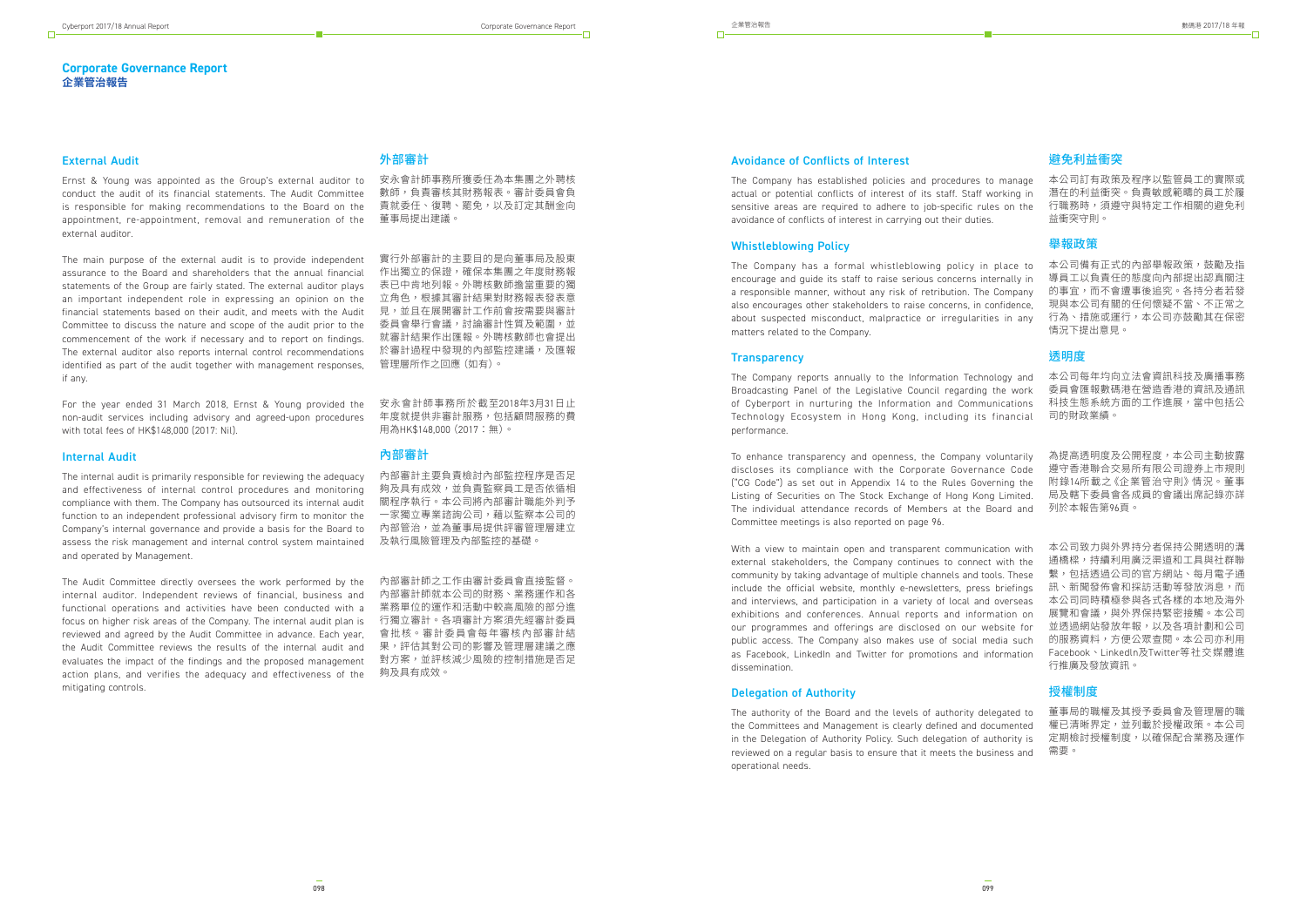#### **Corporate Governance Report 企業管治報告**

## Corporate Governance Practice

企業管治措施

| Corporate Governance Practices |                                                                                                                                                                                             | 企業官治指述                                                                                                                                                                                                                                                            |                | <b>Code Provisions</b>                                                                                                                                                                                                              |
|--------------------------------|---------------------------------------------------------------------------------------------------------------------------------------------------------------------------------------------|-------------------------------------------------------------------------------------------------------------------------------------------------------------------------------------------------------------------------------------------------------------------|----------------|-------------------------------------------------------------------------------------------------------------------------------------------------------------------------------------------------------------------------------------|
|                                | Although the Company is not required to comply with the CG Code,<br>we have applied its principles and voluntarily complied with the code                                                   | 儘管本公司無須遵行《企業管治守則》,但我<br>們已將守則條文的原則付諸實行,並主動遵                                                                                                                                                                                                                       |                | 守則條文                                                                                                                                                                                                                                |
|                                | provisions therein generally except for those as set out below:                                                                                                                             | 行守則條文的一般規定,惟以下除外:                                                                                                                                                                                                                                                 | A.5.1 to A.5.6 | These code provisions deal with the nomination<br>committee.                                                                                                                                                                        |
|                                | <b>Code Provisions</b>                                                                                                                                                                      | <b>Reason for Deviation</b>                                                                                                                                                                                                                                       |                |                                                                                                                                                                                                                                     |
|                                | 守則條文                                                                                                                                                                                        | 偏離原因                                                                                                                                                                                                                                                              |                | 狺些守則條文與提名委員會有關。                                                                                                                                                                                                                     |
| A.4.1                          | Non-executive directors should be appointed for<br>a specific term, subject to re-election.                                                                                                 | This provision is not applicable to the Company.<br>Directors are appointed generally for a term<br>of two years or a term as specified in the<br>appointment letter. Directors are not subject<br>to re-election but may be re-appointed by the<br>shareholders. | A.6.4          | Directors must comply with obligations under<br>the Model Code for Securities Transactions<br>and the Board should establish guidelines for<br>relevant employees in respect of their dealings<br>in the securities of the Company. |
|                                | 非執行董事的委任應有指定任期,並須接受重<br>新選舉。                                                                                                                                                                | 這項規定不適用於本公司。董事的任期一般為<br>兩年或根據委任函的指定任期。董事無須按重<br>選連任,但可由股東重新委任。                                                                                                                                                                                                    |                | 董事必須遵守進行證券交易的《標準守則》,而<br>董事局亦應就相關僱員買賣公司證券事宜設定<br>指引。                                                                                                                                                                                |
| A.4.2 to A.4.3                 | These code provisions deal with the appointment<br>of directors to fill a casual vacancy, appointment<br>of independent non-executive directors and<br>retirement by rotation of directors. | These provisions are not applicable to the<br>Company. Pursuant to the Company's Articles<br>of Association, Directors are appointed by<br>shareholders.                                                                                                          | B.1.2          | The Remuneration Committee should make<br>recommendation to the Board on policy and<br>package for all remuneration of directors.                                                                                                   |
|                                | 這些守則條文有關委任董事以填補臨時空缺、<br>委任獨立非執行董事,以及董事的輪值退任。                                                                                                                                                | 這些規定不適用於本公司。根據本公司之《公司<br>章程》,董事由股東委任。                                                                                                                                                                                                                             |                | 薪酬委員會須就所有董事局成員的薪酬政策及<br>待遇向董事局提出建議。                                                                                                                                                                                                 |
|                                |                                                                                                                                                                                             |                                                                                                                                                                                                                                                                   |                |                                                                                                                                                                                                                                     |

 $\Box$